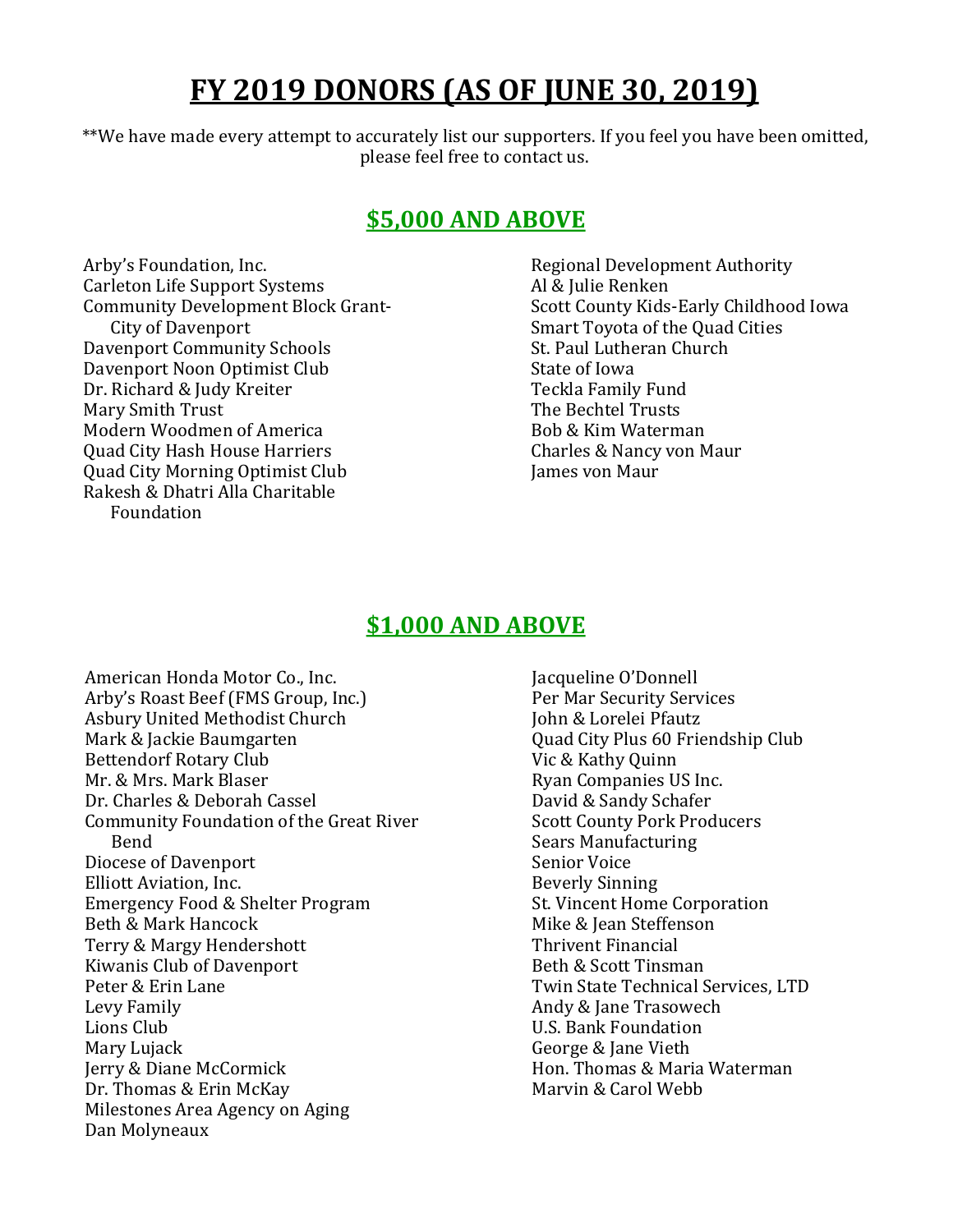## **\$500 AND ABOVE**

Anonymous Baird Foundation, Inc. Ben & Emily Barudin & Family Don & Lauri Blough Stanley & Pamela Bright Bert Brooke Dr. Dean & Cynthia Bunting Davenport Evening Optimist Club Exodus 90 Men Paul & Mary Jo Freund Gallagher, Millage & Gallagher Bob & Sue Gallagher Hornbuckle Heating & Air Conditioning Iowa Bath Solutions, LLC Iowa Scottish Rite Masonic Foundation Phillip & Connie Kassewitz Kevin & Mary Krause Greg & Sharon Larrison Russel Larson Bernard & Catherine Mack Frank & Janice Martin Drs. Joseph & Carolyn Martin

Master Gardeners Jim & Kathy McCoy Mel & Edna Foster Camp Foundation Mills Chevrolet of Davenport Molyneaux Insurance, Inc. Kenneth & Karen Ossian Our Lady of Lourdes Catholic Church PB Leiner USA Quad City Bank & Trust Matt & Jennifer Randazzo Dale & Renee Rankin Ronald & Tarcella Rickman Blake Schaeffer United Healthcare Svs Inc. Amy VenHorst Dr. Richard Vermeer Tom & Kathy Wagner Doug & Sheila Wier Tom & Kathy Wine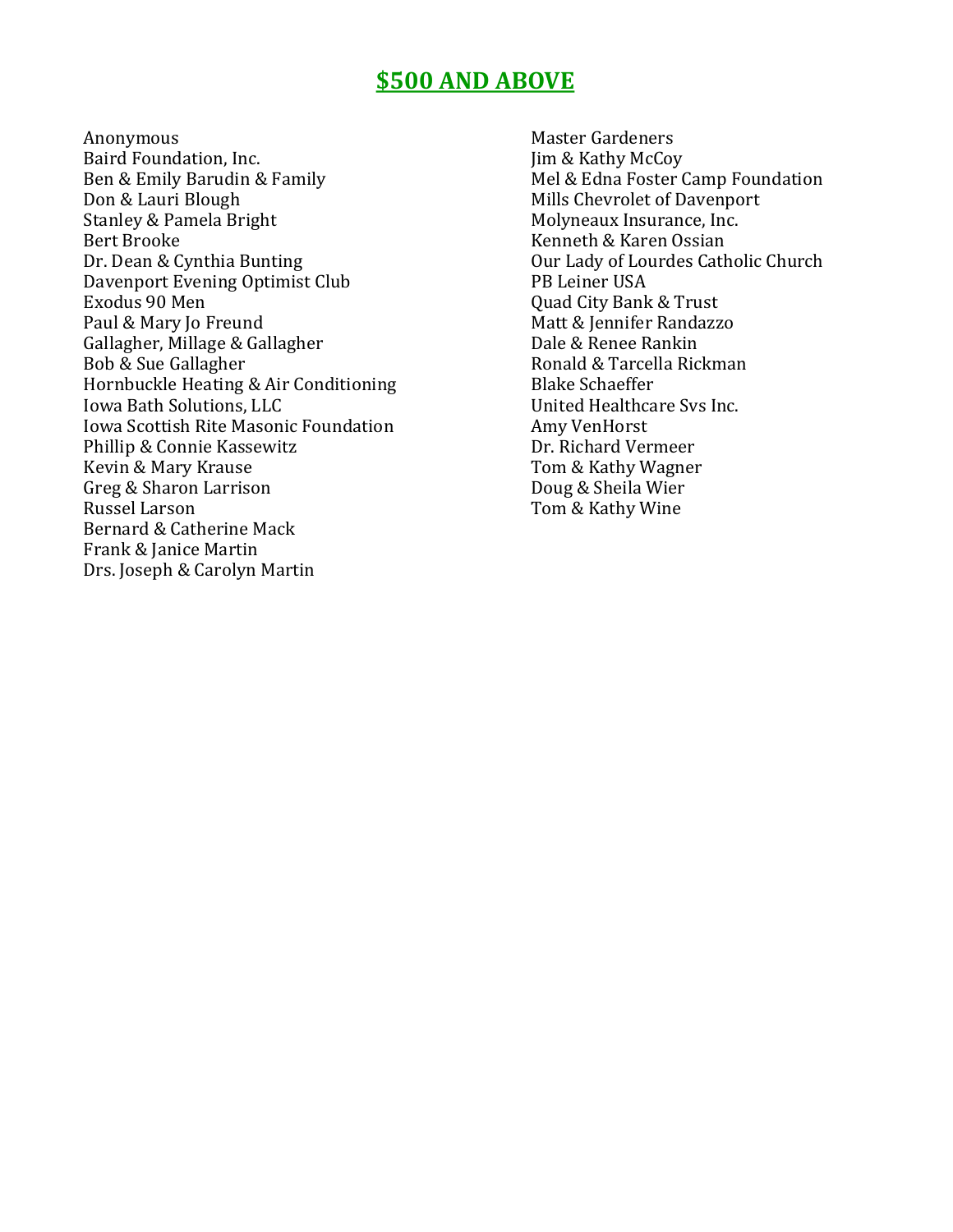## **\$100 AND ABOVE**

Brian & Mary Akker Alcoa Retirees Club Anonymous Keys to Music Piano Studio Barry Anderson Andy & Elizabeth Axel Mark Bawden Devon & Nora Binion Del & Anne Boland Donald & Agnes Burns Mike & Bonnie Byrne Byrum Family Dentistry Anne Colville Dennis & Vicki Conard Cool Beanz Coffeehouse Kevin & Lisa Corrigan Patricia Corry Thomas Coryn Donald & Patty Courter Jack & Michele Dane DHS Class of 1957 Club Dutrac Community Credit Union James Entwistle & Dr. Siv Brit Saetre Becky Eiting Mary Ann Engel Marianne Engelmann Andi Engler Jim Farber Kimberly Farrell Sara Fierce Matt & Aimie Finck Russ & Paula Freund Rob & Rhonda Frieden Jim & Maralyn Fries Gregory Germann Glen & Sally Gierke Jr. GreenState Credit Union John & Susan Greenwood

Dean & Deb Guyette Scott Haack Duane & Margaret Haas Wilma Hauser Matt Hayes Timothy & Heidi Hobkirk Natalie Hoke Steve Imming Rosemary Ivory Michael & Barb Johnson Jeff & Michelle Keester John & Gail Kessler Beth & Jon Ketz Mark Kilmer Donna Jean Knickrehm Kevin & Nicole Koellner Chris & Julia Koerperich Kenneth Koupal Gary & Gerda Lane Mark & Brianna Lane Donn Larson Daniel Laubenthal Kathy Maloney Dean Mary's Angels-St. Andrew's Parish Rick & Diane McAnally Bruce & Sharon McElhinney Midwest Corvettes Shelly Mills Tom Minear Modern Woodmen Summit Chapter 18111 Donna Moritz Dr. Ed & Chris Motto Mutual Med NARFE Davenport Martha Neal John & Julie Oliger Don & Connie Patridge Kevin Peart

Peterson Trus James & Diane Petterson Raynor Door of the Quad Cities Kelly Reardon Red Sky Sports Venture LLC Dan & Patty Riefe Gary & Mary Robbins Dr. Edward & Barbara Rogalski RSM US Mr. & Mrs. Lee Schneider Roman & Mary Gaetz Scholtz Total Maintenance, Inc. Thomas & Christine Shields Dr. Paul & Teresa Smith Dick & Judy Smith Henry & Beverly Sobaski Leann & Thomas Sokolik Steve & Patti Sorensen Leah Spratt Jerry & Rose Springer Denise Springmeier Hugh & Debby Stafford Laura Stahler Jodi & Adam Stock Monica Stoddard George & Doris Straetker Andrea Thomposon Maggie Tinsman TOPS IA 0177 Trinity Foundation, Inc. Unite in Motherhood Urological Associates, PC Roger & Tami Viernow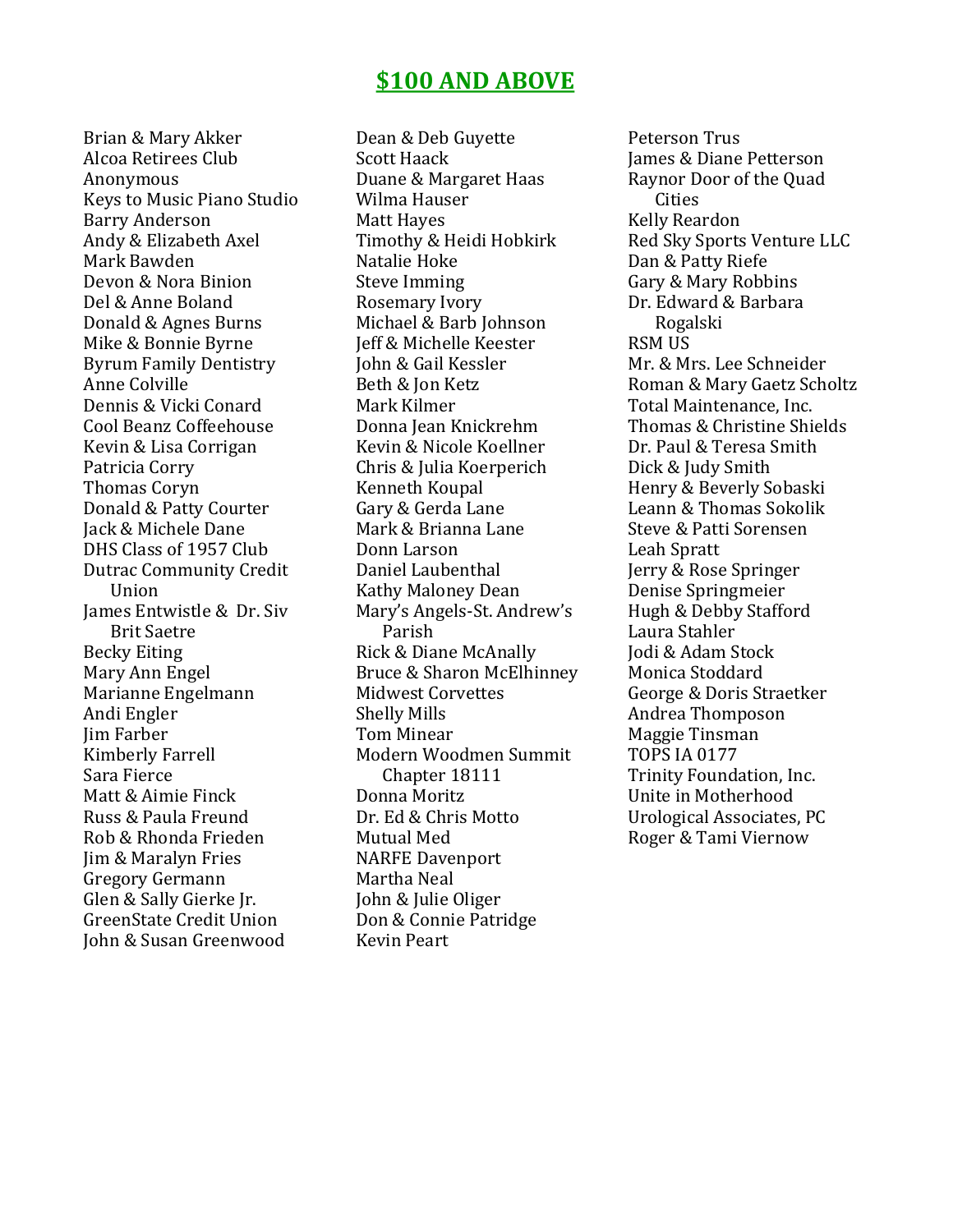### **UP TO \$100**

Susan Anderson Stephen Beck Paula Blinkinsop John Blunk James & Donna Brady Howard & Ruth Braren Jeffrey & Susan Brennan David & Carol Brown Kevin Burns Barry & Susie Cheeney Becky Christy Cheryl Dau Stephen & Linda Delessio John Delleman Ron & Jackie Diekmann Dan & Meredith Ellard Families First Family Resources Yuvawn Fluharty Betty Fogle Janae & Trent Fowler Fresh Thyme Farmers Market Michael Fulton Adam & Sarah Ganzer Danny Giffels Melissa & Justin Gilroy Mike Giudici

Mike Goben Ethan Gordon Dale Haake & Conchita Lucas-Morillo Jen Greer Kalista Hallberg Mary Hancock Gary & Theresa Hansen Andrew & Amy Harris Lance Heuer Nathaniel Hillman Doug & Nancy Hultquist Steve & Mary Ellen Hunter Jay & Kate Johnson Ron & Susan Kardel William Larson Quinton Leymaster Robert & Sherry Lindsay Curtis Lundy Matt & Emily Maiers & Family Lawrence & Dorothy Mayer Jim & Becky Meurs Adrian Moreno Betty Nelson Nelson Chiropractic Systems, PC Raymond Newell

Tana Odean Con-E Osmers Rachael Pore David & Paula Pratt Dr. Alta Price Richard & Sandy Ross J. Peter & Patricia Schebler James Schebler John & Kathleen Schmitz Kendall & Kathy Schuett Cary Scott Troy Shannon Robert Snyder St. John's United Methodist Church-Adult Fellowship Kent & Jill Stoefen Bob & Susan Connelly-Travis Paulette Taylor Joe Thornburg Lawrence & Carol Wagner Dana & Faye Waterman Jeanne Wonio Joseph Wonio Phyllis Yeager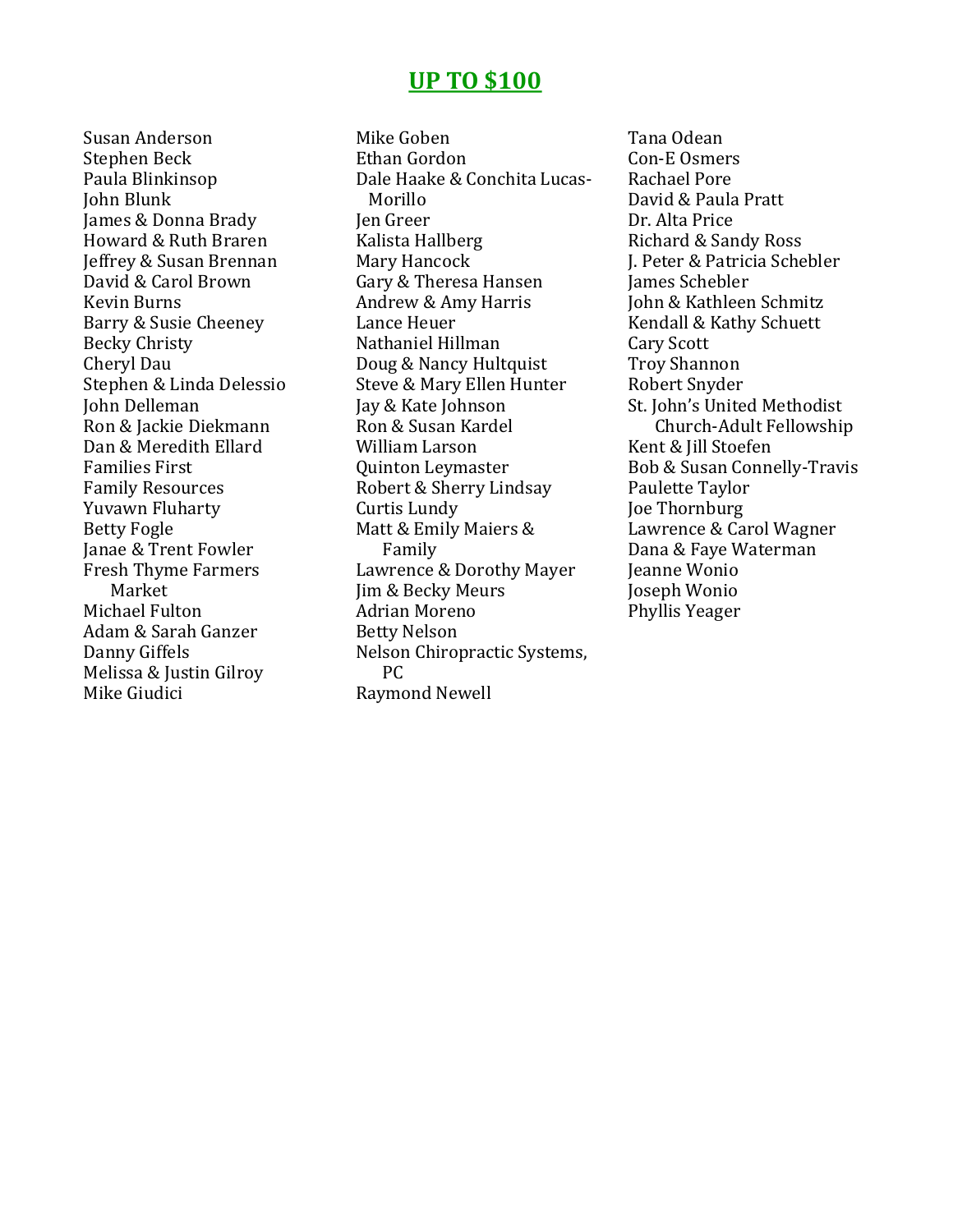### **BUSINESSES IN-KIND**

11th Street Precinct 7G Distributing Access Systems All Saints Catholic School Altitude Trampoline Park Arthur J. Gallagher & Company Asbury United Methodist Church Aunt Rhodie's Landscaping & Design Baked Beer & Bread Co. Ballet Quad Cities Bare Bones BBQ Barrel House Bettendorf Office Products Biaggi's Big River Bowling Bowlmor Lanes Buffalo Wild Wings CASI Friends Caddy's Sports Bar & Grill Camp Shalom Capri College Capriotti's Sandwich Shop Carlos O'Kelly's Casey's General Stores, Inc. Celebration Belle Central Standard Chicago Bears Chicago Cubs Chick-Fil-A Childhood Lead Poisoning Chili's Christ United Methodist Church Christ's Family Church Circa '21 Clint's Draft House Pizza & Grill Coffee Hound Community Garden Congregation of the Humility of Mary Culver's Dairy Queen Davenport Parks & Recreation Davenport Schools ProStart Program DHS Class of 1957 Club Doland Jewelers Dr. Pepper Snapple Group Elevate Trampoline Park Faith United Church of Christ Family Video Farrell's eXtreme Bodyshaping Fidlar Technologies Figge Art Museum Firehouse Bar & Grill Fit Foam Fun Ganzos Mexican Restaurant Granite City Great River Brewery Green Bay Packers Community Outreach

Green Thumbers Group O Holy Family Catholic Church HuHot Mongolian Grill Hy-Vee Angel Tree Icons Martini IMEG Corp. Indianapolis Colts Iowa Brewing Co. Iowa Open Door Isabel Bloom I-Smile, Hawk-I & Care for Kids Jefferson Elementary School Choir Jersey Grille John Deere Classic John Deere Construction & Forestry Company KaBOOM! Kalona Brewing Company Kansas City Royals Kindercare Bettendorf Kings Harvest Ministries Kiwanis Club of Davenport Knights of Columbus Kwik Trip, Inc. Lice Clinics of America Los Portales Love Like Lorrain LSI/Parent Pals Mama M's Master Gardeners Me & Billy Mel Foster, Co. Menards Mickey's Country Cafe Midwest Corvette Club Millstream Brewing Company Mississippi Valley Fair Modern Woodmen of America Modern Woodmen Summit Chapter 18111 Moe's Southwest Grill Montana Jack's Steakhouse Mutual Med NARFE Davenport National Mississippi River Museum & Aquarium New Style Hair Academy Newcomb Presbyterian Church Newcomb Presbyterian Church-Sarah's Circle Niabi Zoological Park Noodles & Company North Scott Junior High Old Chicago Pizza & Taproom Olympic Gyros One Simple Plan Our Lady of Lourdes Catholic Church

Our Lady of the River Our Lady of Victory Church Outback Steakhouse Palmer College of Chiropractic Palmer Hills Golf Course Pancheros Mexican Grill Papa John's PEO Chapter KU Pizza Ranch Pizza Shack Popcorn Charlie & Co. Power Grafx, Inc. Quad Cities Hash House Harriers Quad Cities Pickleball Club Quad Cities River Bandits Quad City Arts Festival of Trees Quad City Pizza Company Quad City Storm Quad City Symphony Orchestra Quiet Walker Lodge B&B Inn Red Ginger Sushi Bar and Grill Red Lobster Ridgecrest Village RiverCenter Rooster's Sports Bar & Grill Royal Neighbors Chapter 3798 RSM US Rustic Ridge Golf Course Ryan Companies US Inc. Scott County Pork Producers Scott County WIC Scott Family Scratch Cupcakery Sippi's Sisters of the Humility of Mary Smart Toyota of the Quad Cities Sport's Fans St. Ambrose University St. John Vianney St. Paul Lutheran Church Tappa's Steakhouse Texas Roadhouse The OBGYN Group Thunder Bay Grille Tires Plus TOPS IA 0177 Understood Underwear Because We Care Unite in Motherhood United Healthcare Svs Inc. United Way of the Quad Cities Endowment UnityPoint Health Verena Street Coffee Waterpark Car Wash Wieblers Harley Davidson Wild Rose Casino & Resort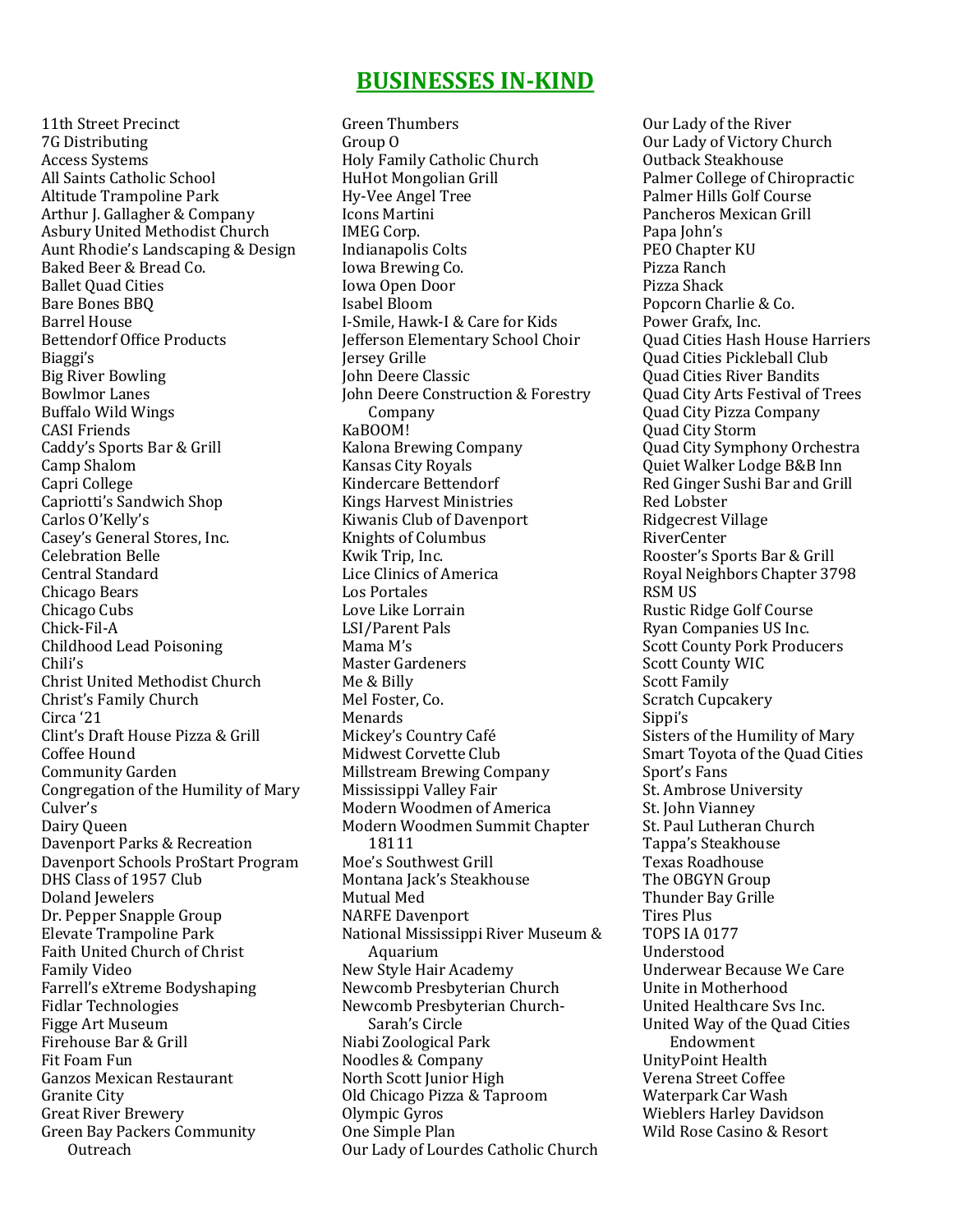# **INDIVIDUALS IN-KIND**

Gary & LaDonna Anderson Shavonta Randle & Arionna Smith Andy & Elizabeth Axel Mike Baker Teresa Barker Kathy Bierl Carol Boblit Tom & Sandy Brus Deb Buchanan Nancy Kay Cerny Barry & Susie Cheeney Trent & Juliann Collier Bronya Conner Lisa & Kevin Corrigan Sue Cripe Sara Detweiler Becky Eiting Andi Engler Lori & Gene Engler Kayla Evanovich Jim Farber Sara Fierce Matt & Aimie Finck Sharon Fortney Janae & Trent Fowler Terri Fox Gale Francione Rob & Rhonda Frieden Jim & Maralyn Fries

Bob & Sue Gallagher Adam & Sarah Ganzer Melissa & Justin Gilroy Mike Goben Mike & Holly Green & Family Clint Hall Beth & Mark Hancock Andrew & Amy Harris Kevin & Lindsey Hoard John & Erica Hursey Mary Hyslop Jay & Kate Johnson John & Gail Kessler Chris & Julia Koerperich Dave Kokemuller Matt & Emily Maiers & Family Catherine Martinez Char McGovern Tom & Erin McKay Dino Miliotis Jason & Summer Morelock & Family Denise Moser Jean Mueller Mary Jo Mularz Cindy Mielsen John & Julie Oliger Anne Peacock W. Peterson John & Lorelei Pfautz

Judith Qualls Ray Rangel Jennifer Reed-Wright Dan & Patty Riefe Matthew Schaeffer Lynn Schiffke Brandon Scott Barb Solis Jenna Sondag Steve & Patti Sorensen Laura Stahler Joyce Steingraber Beth Stock Jodi & Adam Stock Monica Stoddard & Family Kent & Jill Stoefen Jon Thornton Karla Townsend Mary & Larry Trimble Kevin Van Hoosier Jill VanDeWiele Donald Wade Steve Westlin Jennifer & Tyler Whiley Randall Wiese Roy Williams Greg & Danna Wuestenberg